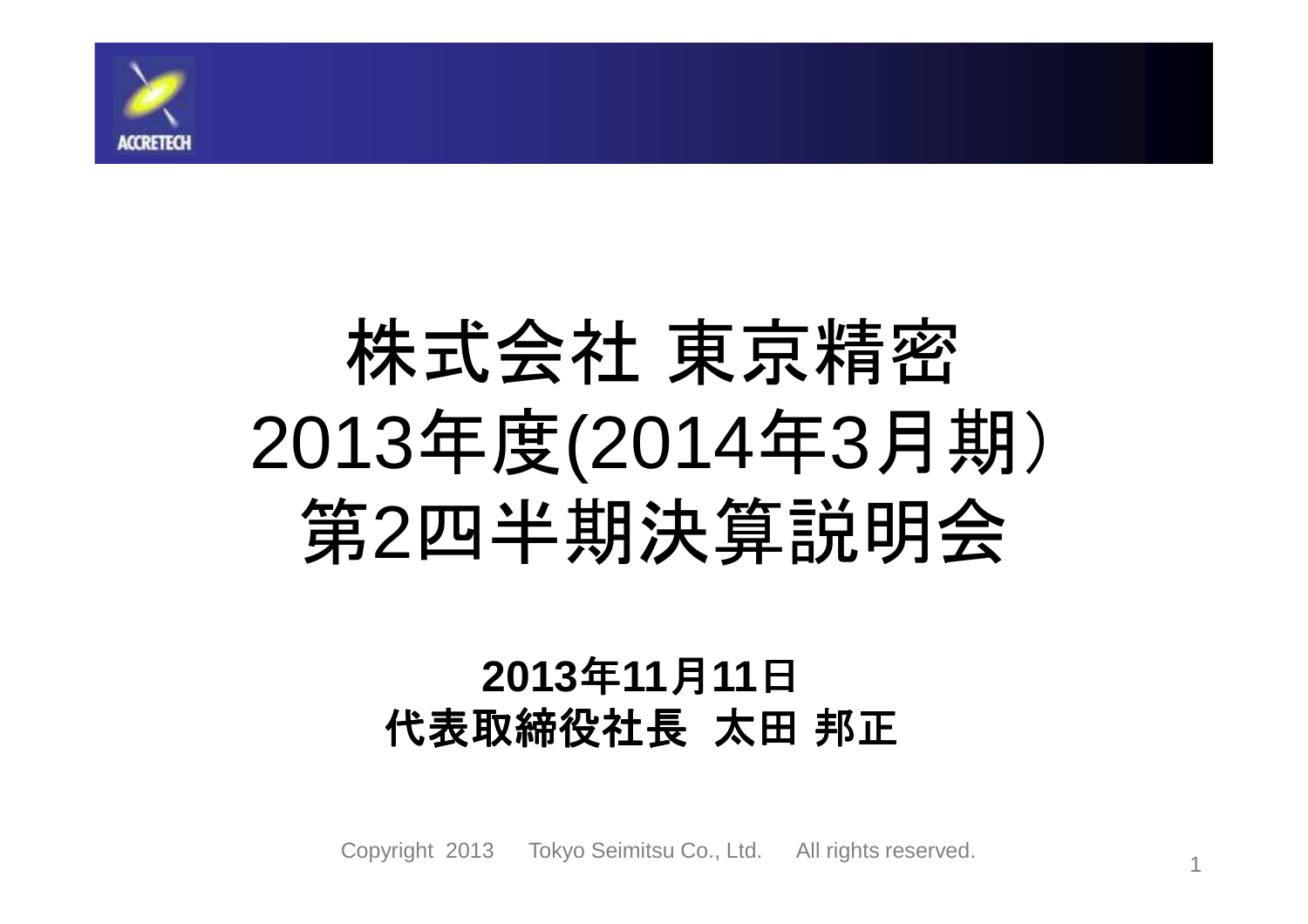

### 2013年度(2014年3月期)上半期累計業績

|                                                                    |       | 12年度  | 13年度  |                |              |  |  |  |  |
|--------------------------------------------------------------------|-------|-------|-------|----------------|--------------|--|--|--|--|
| 単位:億円                                                              | 上期    | 下期    | 上期    | 前年下期比<br>H/H   | 前年同期比<br>Y/Y |  |  |  |  |
| 売上高                                                                | 258   | 252   | 284   | $+12%$         | $+10%$       |  |  |  |  |
| 半導体                                                                | 153   | 142   | 174   | $+23%$         | $+14%$       |  |  |  |  |
| 計測                                                                 | 105   | 110   | 109   | $\Delta$ 1%    | $+4%$        |  |  |  |  |
| 営業利益                                                               | 43    | 32    | 44    | $+37%$         | $+1%$        |  |  |  |  |
| 半導体                                                                | 19    | 9     | 22    | $+130%$        | $+18%$       |  |  |  |  |
| 同率                                                                 | 12.3% | 6.8%  | 12.6% | $\blacksquare$ |              |  |  |  |  |
| 計測                                                                 | 24    | 23    | 22    | $\Delta$ 2%    | $\Delta$ 11% |  |  |  |  |
| 同率                                                                 | 23.3% | 20.1% | 19.8% | ۰              |              |  |  |  |  |
| 経常利益                                                               | 43    | 36    | 46    | $+26%$         | $+7%$        |  |  |  |  |
| 当期利益                                                               | 12    | 28    | 29    | $+4%$          | $+132%$      |  |  |  |  |
| Tokyo Seimitsu Co., Ltd.<br>All rights reserved.<br>Copyright 2013 |       |       |       |                |              |  |  |  |  |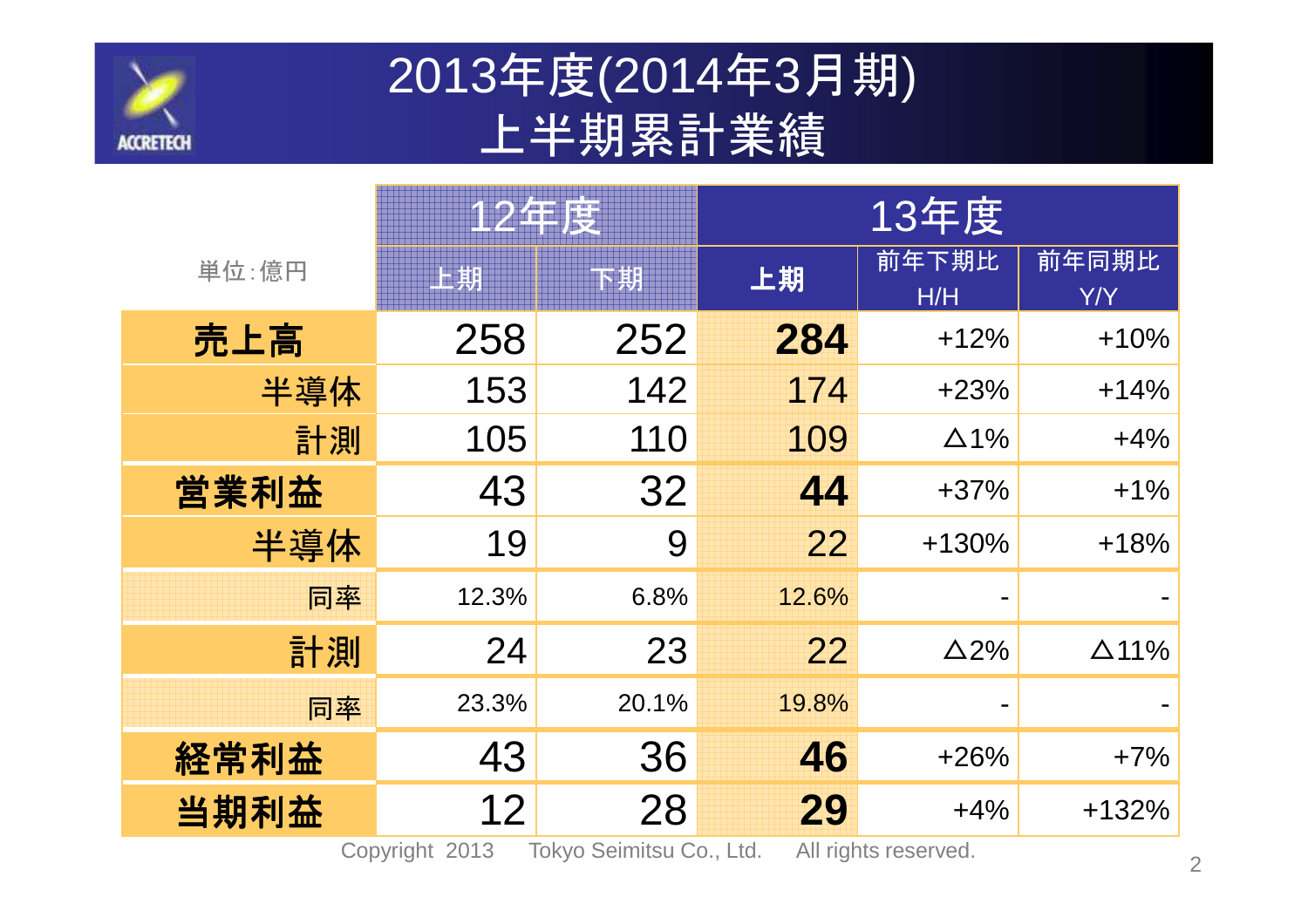

### 2013年度(2014年3月期)第2四半期業績

|       | 12年度 |                |                | 13年度 |     |     |                    |                         |
|-------|------|----------------|----------------|------|-----|-----|--------------------|-------------------------|
| 単位:億円 | HO   | 20             | 30             | ZO   | 1Q  | 2Q  | ——前<br>四半期比<br>Q/Q | 前年<br>同期比<br><b>Y/Y</b> |
| 売上高   | 116  | 142            | 125            | 127  | 140 | 144 | $+2%$              | $+1%$                   |
| 半導体   | 69   | 84             | 75             | 66   | 92  | 82  | $\triangle$ 11%    | $\Delta$ 2%             |
| 計測    | 47   | 58             | 50             | 61   | 48  | 61  | $+28%$             | $+6%$                   |
| 営業利益  | 18   | 25             | 14             | 18   | 24  | 20  | $\Delta$ 16%       | $\Delta$ 20%            |
| 半導体   | 9    | 10             | $\overline{4}$ | 6    | 16  | 6   | $\Delta$ 59%       | $\Delta$ 36%            |
| 同率    | 13%  | 12%            | 5%             | 8%   | 17% | 8%  |                    |                         |
| 計測    | 9    | 15             | 10             | 13   | 8   | 14  | +69%               | $\Delta$ 9%             |
| 同率    | 20%  | 26%            | 19%            | 21%  | 17% | 22% |                    |                         |
| 経常利益  | 19   | 24             | 16             | 20   | 26  | 20  | $\Delta$ 24%       | $\Delta$ 18%            |
| 当期利益  | 12   | $\overline{0}$ | 11             | 16   | 17  | 12  | $\Delta 28\%$      |                         |
|       |      |                |                |      |     |     |                    |                         |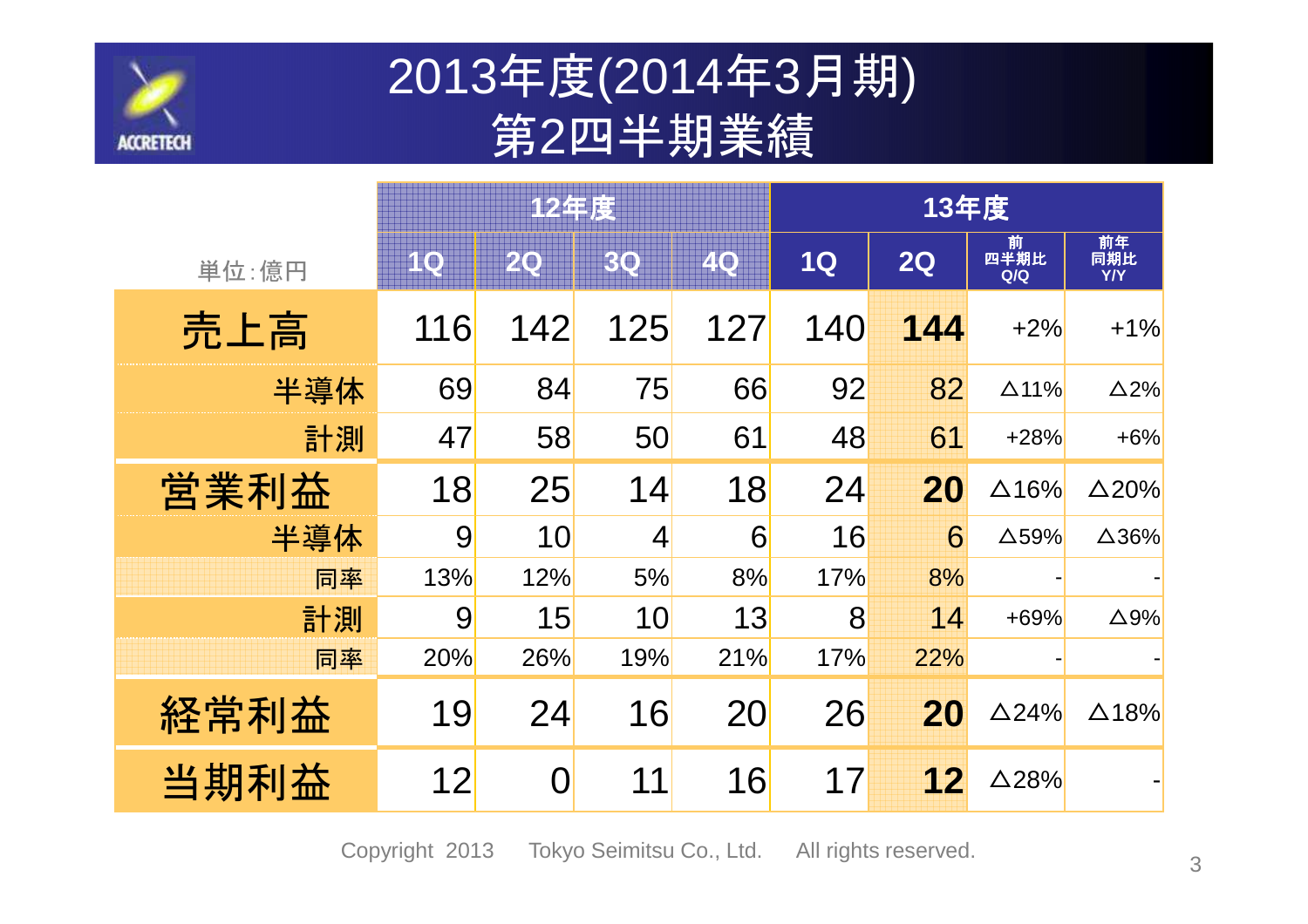

### 売上・利益推移(半導体事業)

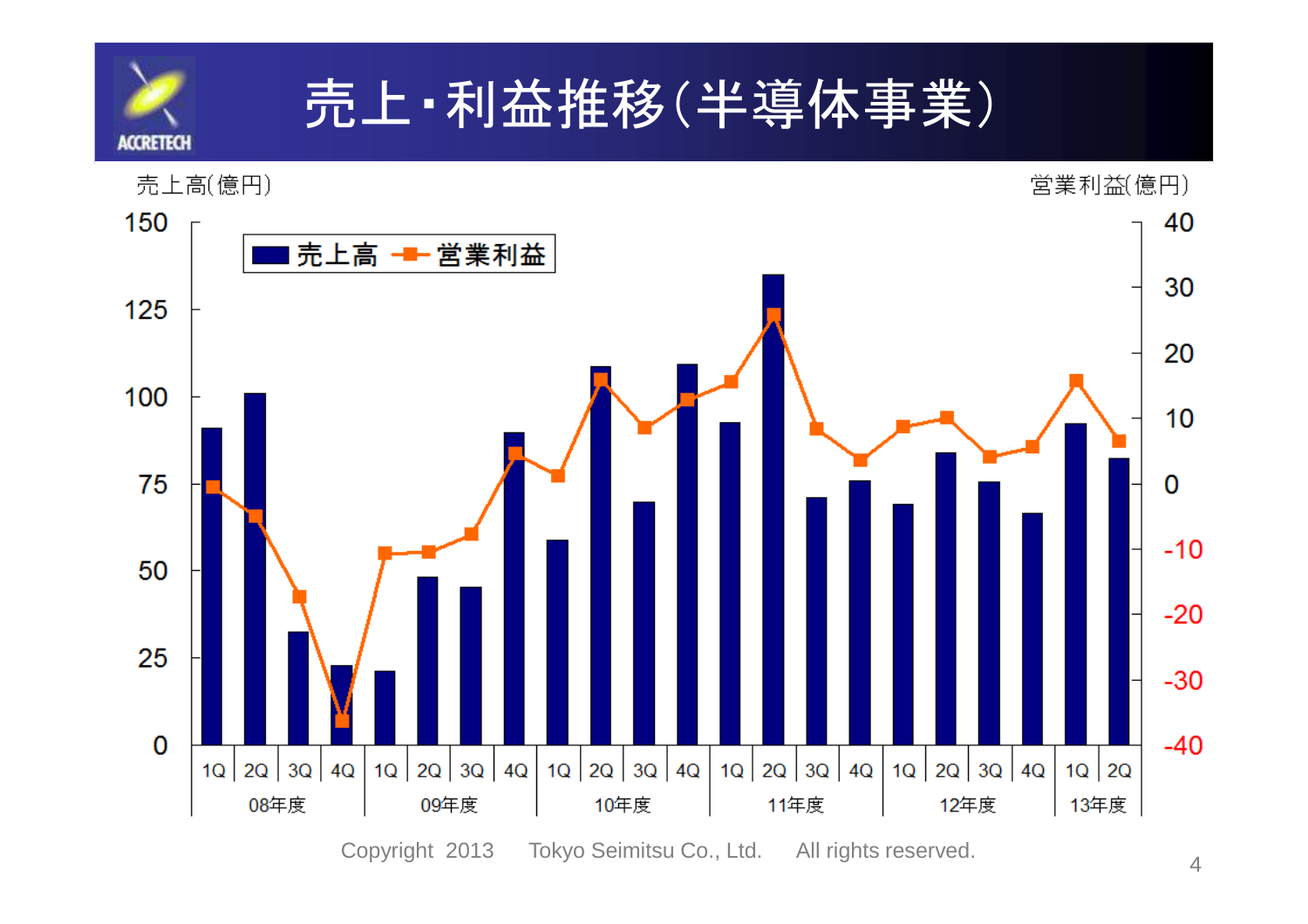

### 受注推移(半導体事業)

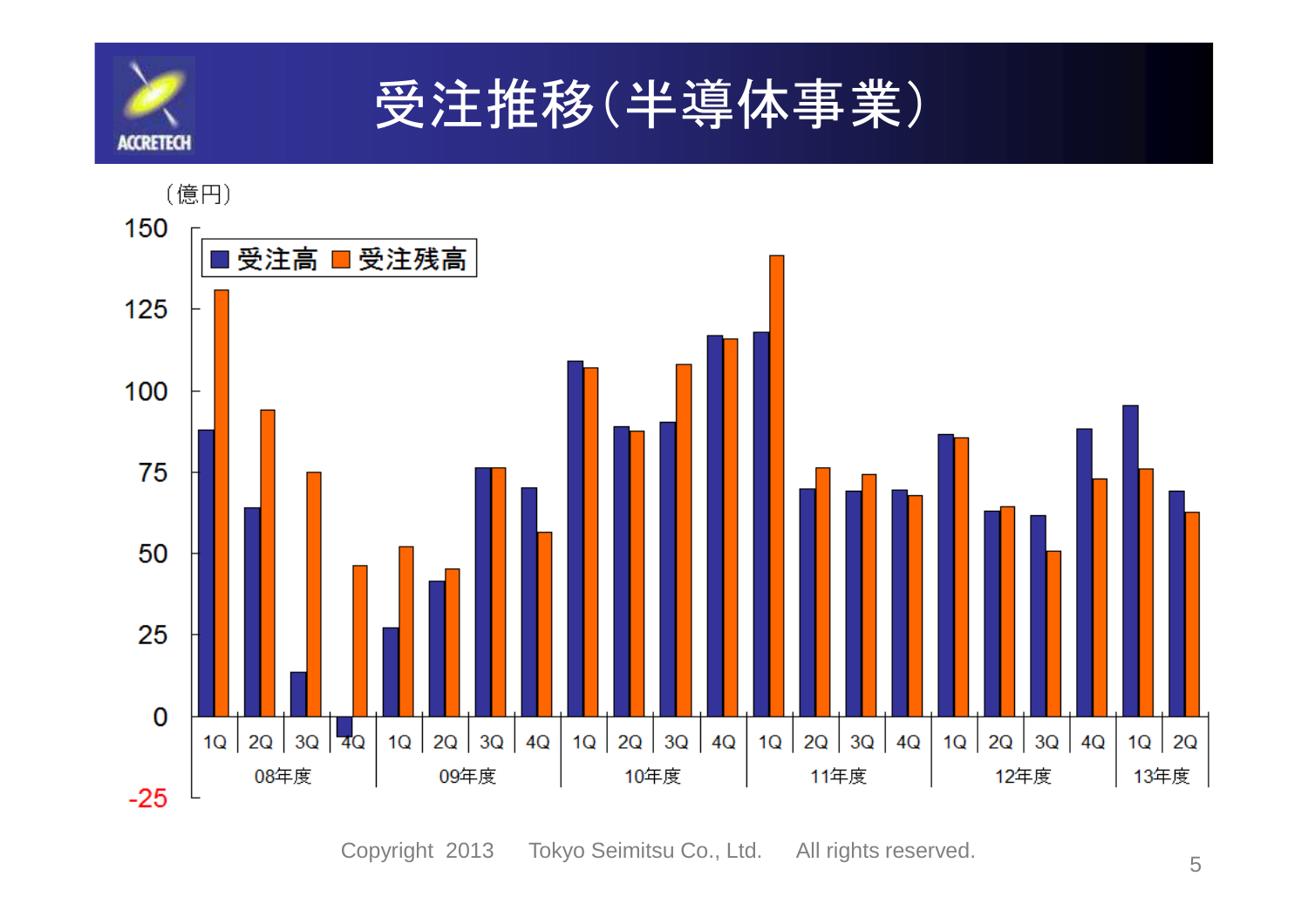

### 地域別売上高(半導体事業)

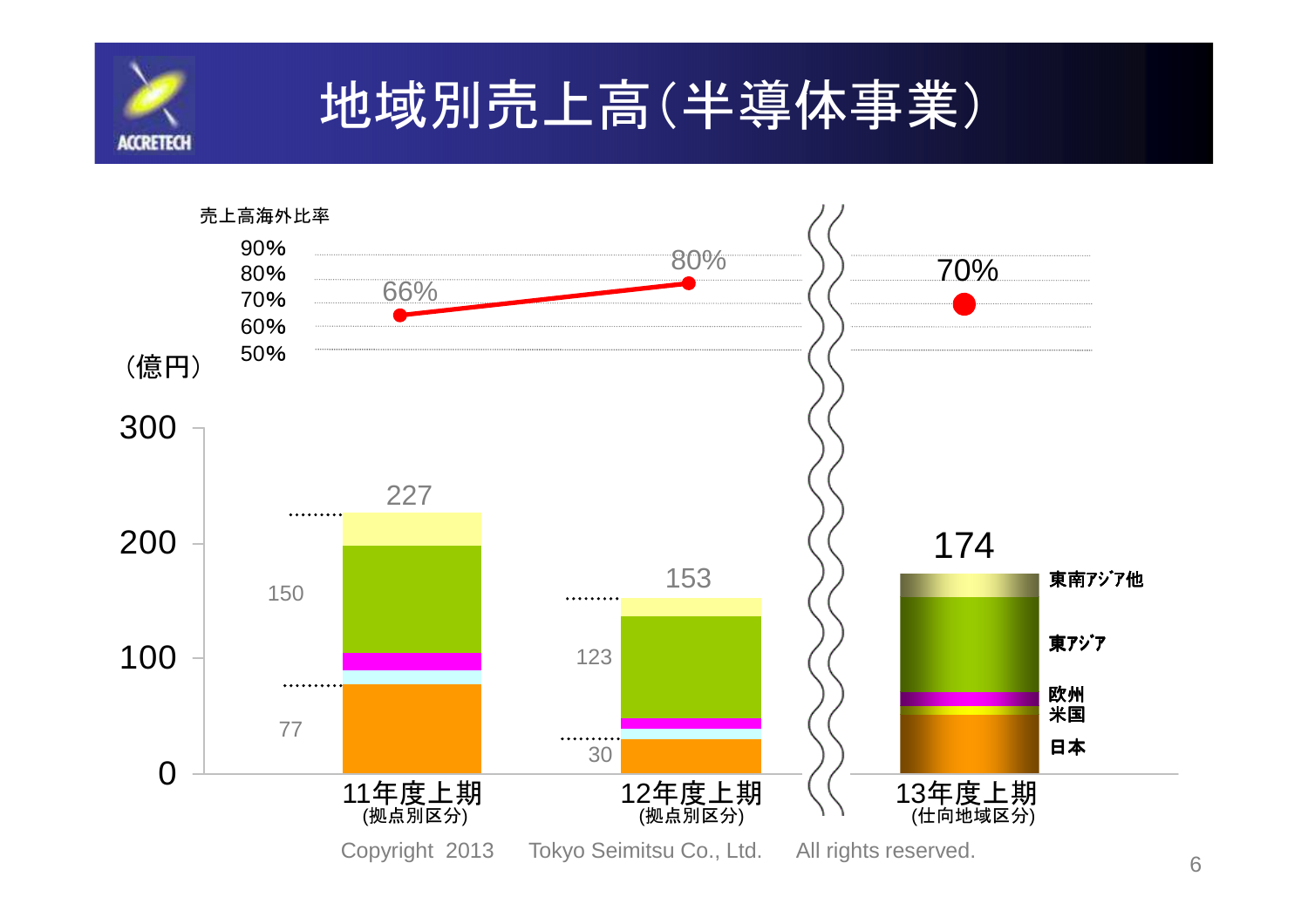



7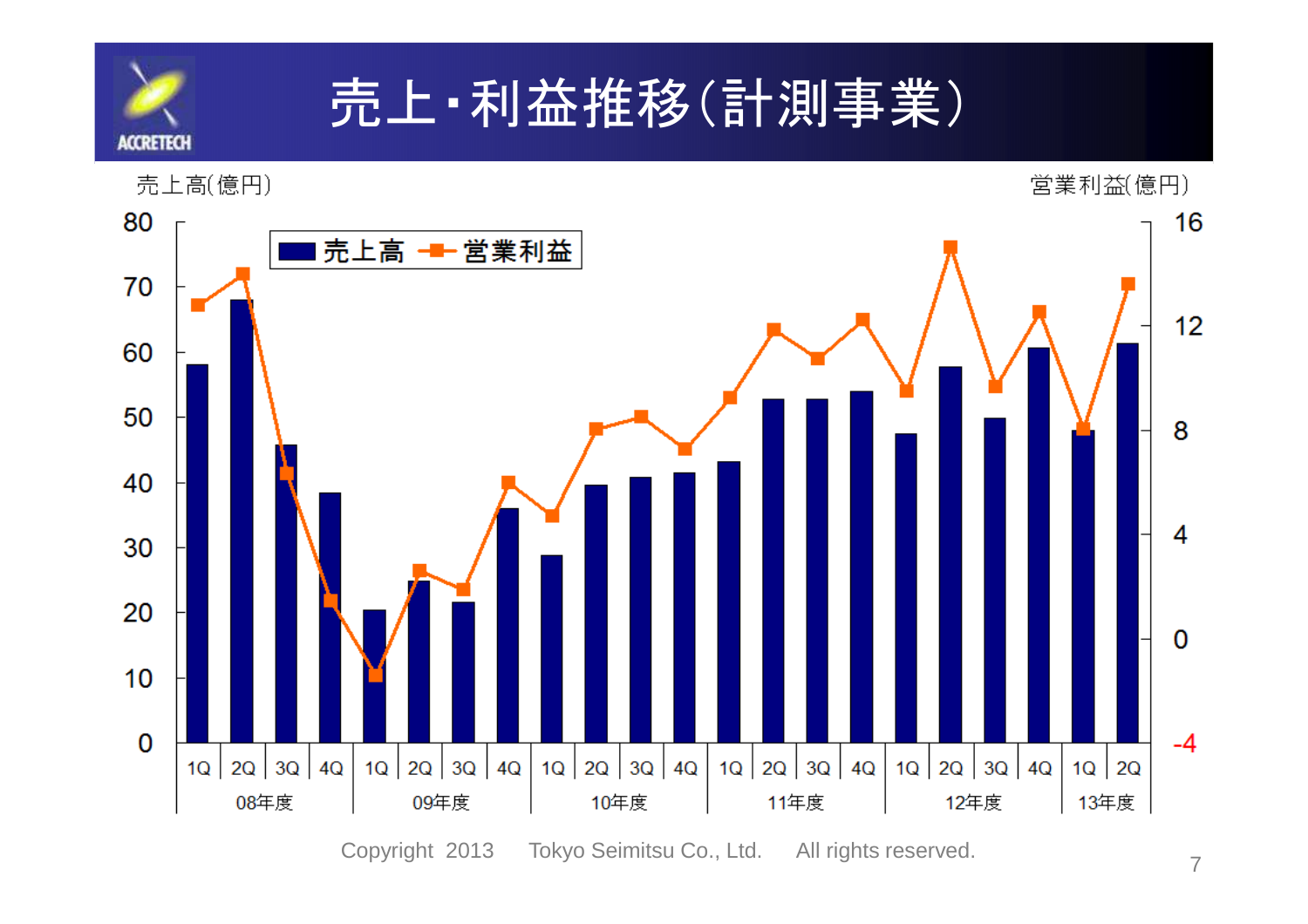

### 受注推移(計測事業)

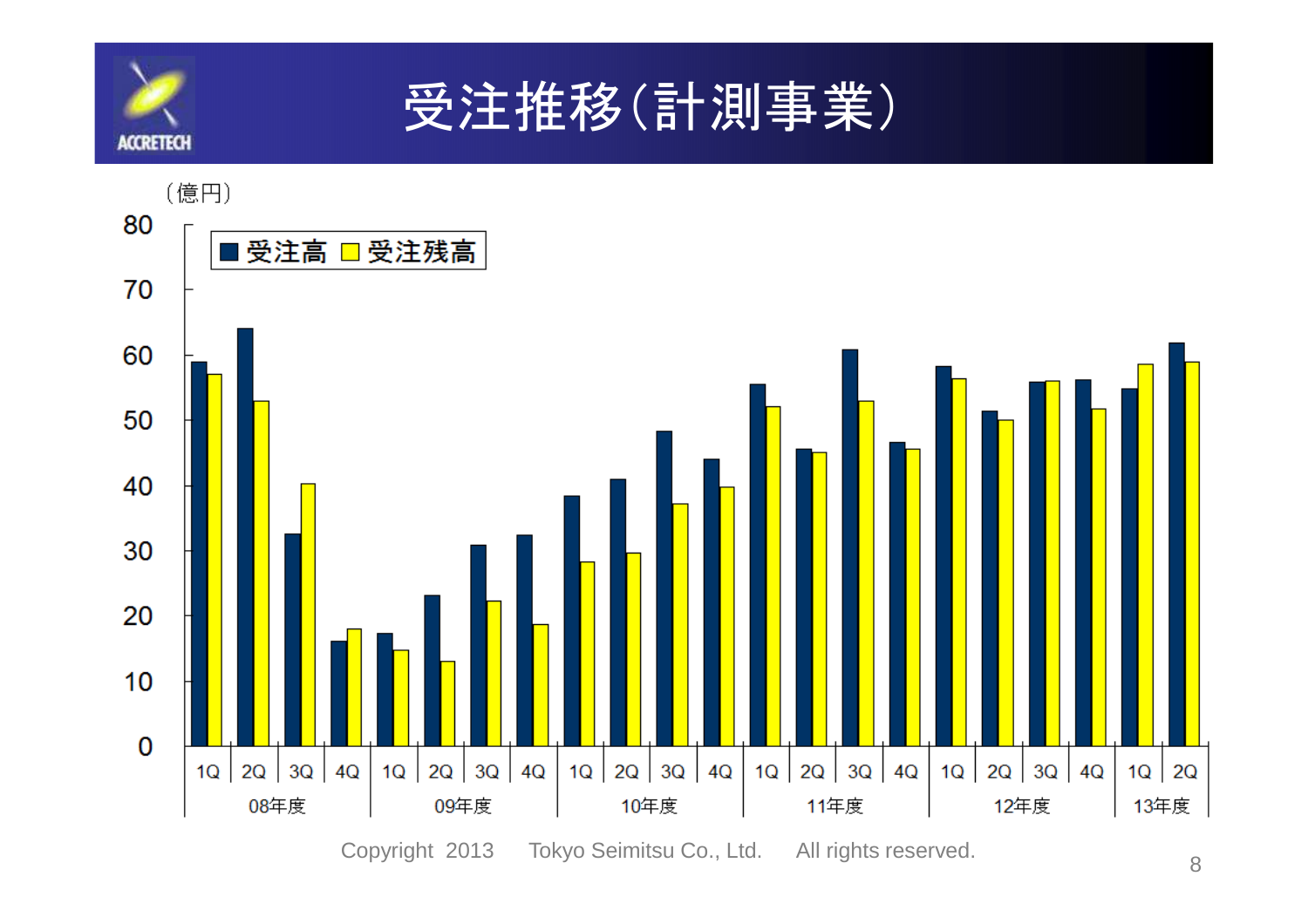

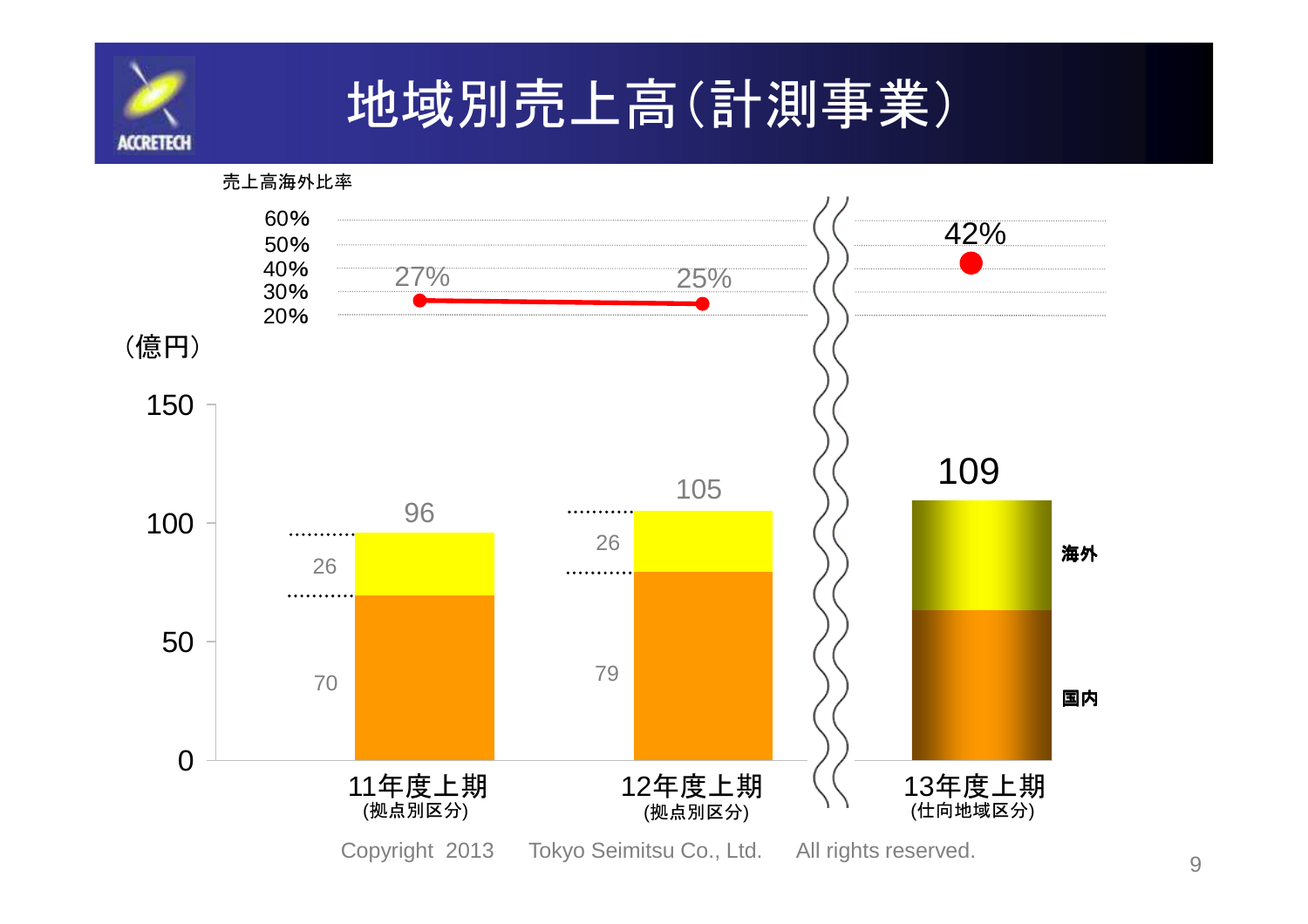

#### 2013年度(2014年3月期!013年度(2014年3月期)<br>第2四半期 貸借対照表

単位:億円

| 資産    | 13/3末 | 13/9末 | 増減             | 負債/純資産 |                      | 13/3末       | 13/9末       | 増減                     |
|-------|-------|-------|----------------|--------|----------------------|-------------|-------------|------------------------|
| 現預金   | 183   | 203   | $+20$          |        | 支手·買掛金               | 93          | 91          | $\Delta 2$             |
|       |       |       |                |        | 短期借入金                | 13          | 13          | $\blacksquare 0$       |
| 受取手形· | 163   | 186   | $+23$          |        | その他                  | 68          | 53          | $\Delta$ 15            |
| 売掛金   |       |       |                |        | 流動負債計                | 174         | 157         | $\Delta$ 17            |
| 在庫    | 142   | 123   | $\triangle$ 19 |        | 固定負債計                | 32          | 28          | $\Delta$ 4             |
| その他   | 30    | 19    | $\Delta$ 11    |        | 負債計                  | 206         | 186         | $\Delta$ 20            |
| 流動資産計 | 518   | 532   | $+14$          |        |                      |             |             |                        |
| 固定資産計 | 261   | 262   | H              |        | 純資産                  | 573         | 608         | +35                    |
| 資産合計  | 779   | 794   | 415            |        | 負債 純資産合計<br>(内有利子負債) | 779<br>(50) | 794<br>(35) | -- 15<br>$(\Delta 15)$ |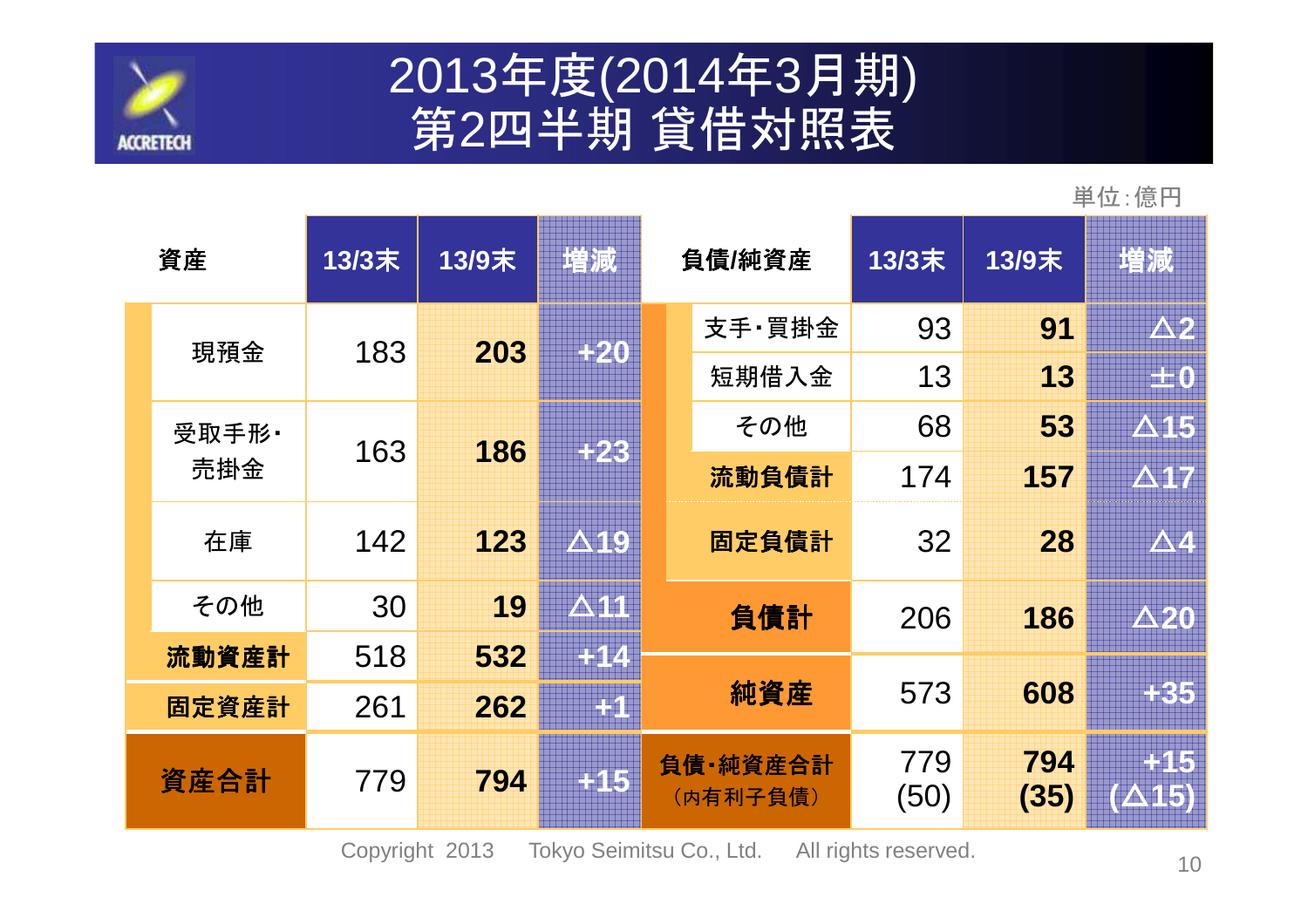

#### 2013年度(2014年3月期) 上期キャッシュフロー

|                   |           | 単位:億円            | 11年度上期         | 12年度上期         | 13年度上期      |
|-------------------|-----------|------------------|----------------|----------------|-------------|
|                   |           | 現金等 期首残高         | 162            | 165            | 181         |
|                   | 税引前·償却前利益 |                  | 72             | 30             | 57          |
| 営業活動              |           | (売上債権+在庫) - 仕入債務 | $\triangle$ 18 | 34             | $\Delta$ 8  |
|                   | 納税        |                  | $\triangle 3$  | $\Delta 3$     | $\Delta$ 5  |
|                   | その他       |                  | 6              | 12             | $\Delta$ 2  |
| 小計                |           |                  | 57             | 73             | 42          |
| 投資活動              |           |                  | $\triangle$ 15 | $\triangle$ 20 | $\Delta 6$  |
| フリーキャッシュフロー       |           |                  | 42             | 53             | 36          |
|                   |           | 社債·借入            | $\triangle$ 21 | $\Delta$ 21    | $\Delta$ 15 |
| 財務活動              |           | 株式 配当金等          | $\triangle$ 2  | $\triangle$ 3  | $\Delta$ 3  |
|                   | 小計        |                  | $\triangle$ 23 | $\Delta$ 25    | $\Delta$ 18 |
| 增減額(含換算差額·連結範囲変更) |           |                  | 17             | 31             | 23          |
|                   |           | 現金等 期末残高         | 179            | 196            | 203         |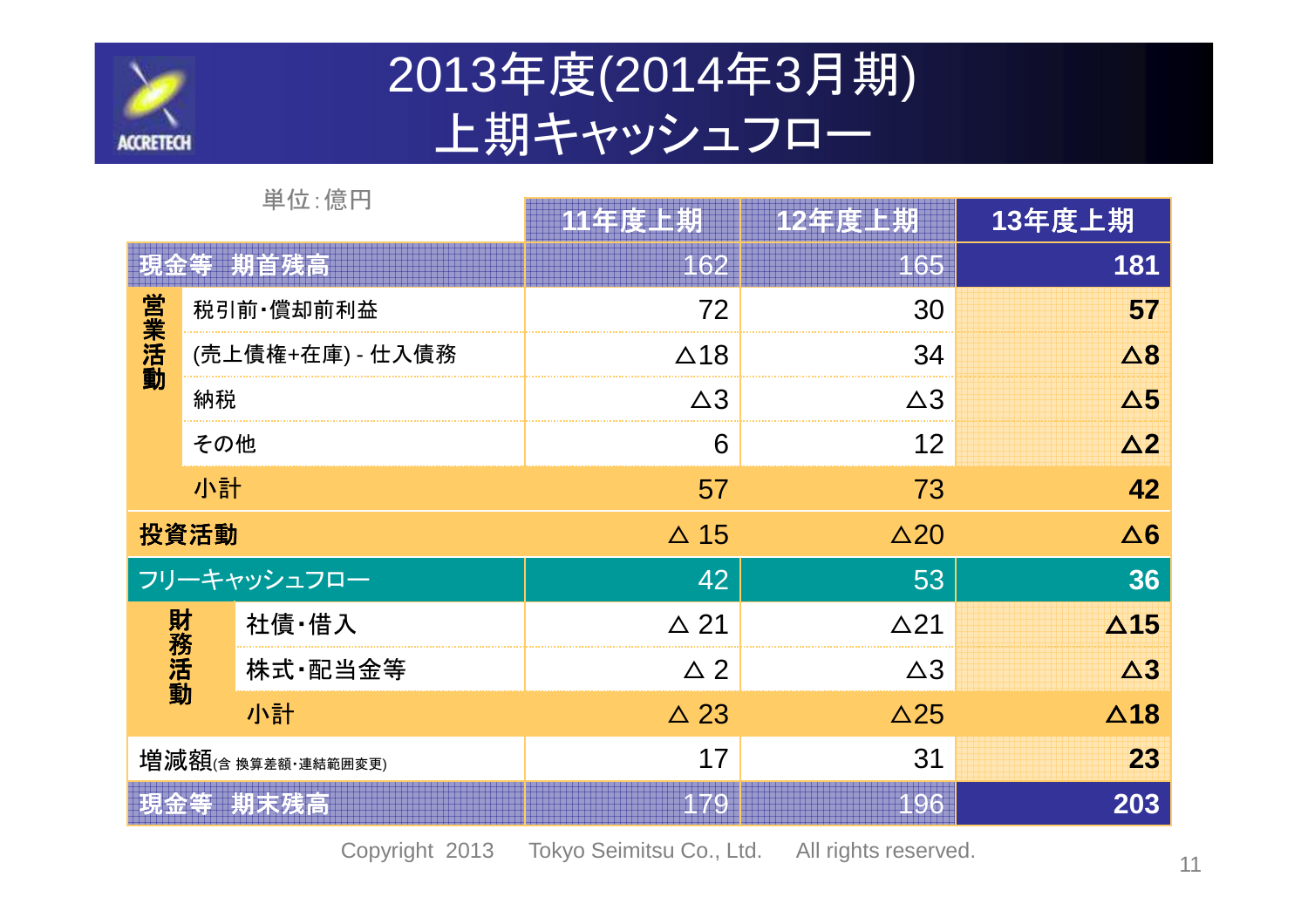





### ◆ 海外での増員を主因に、3月末対比 100名強増加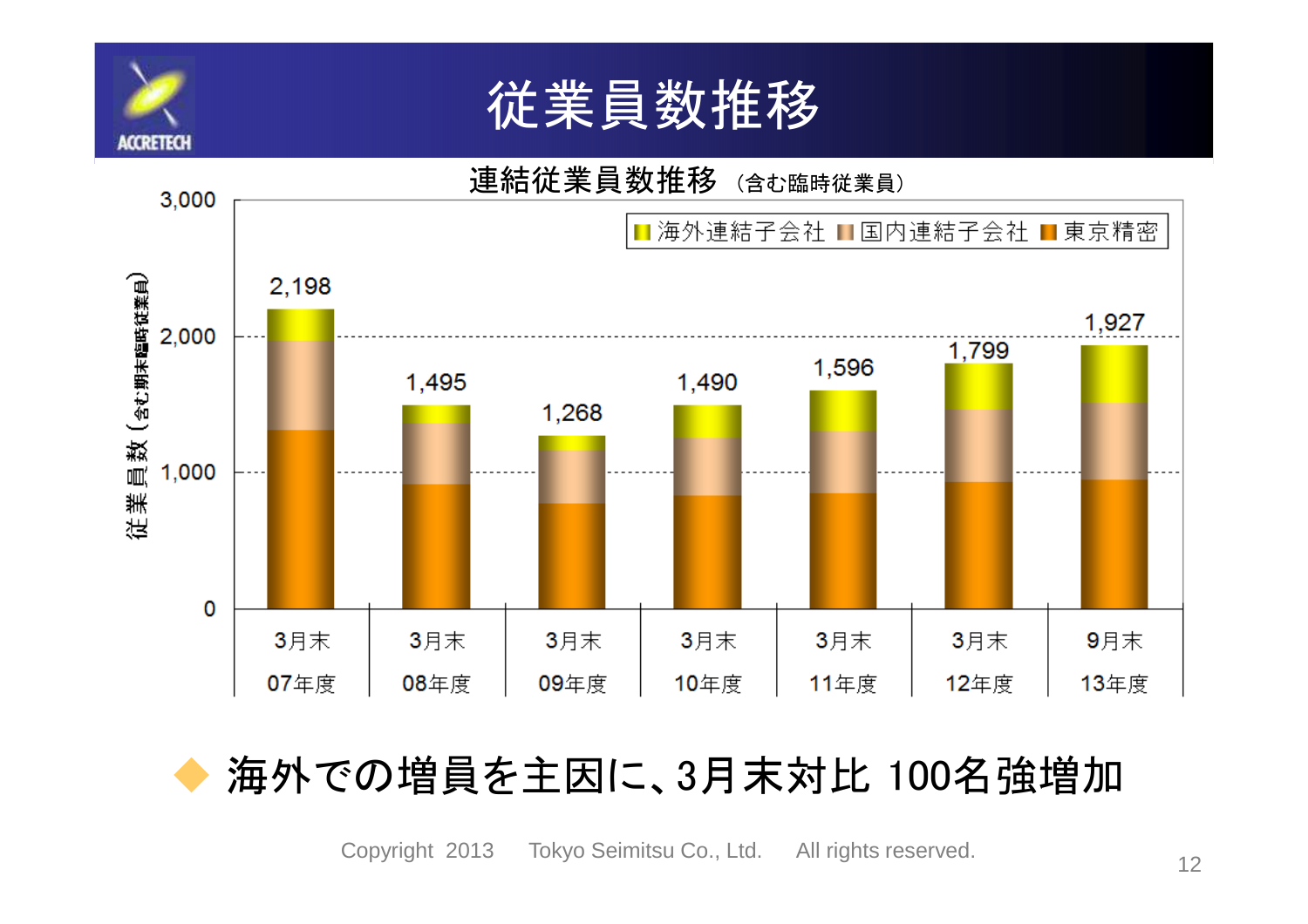

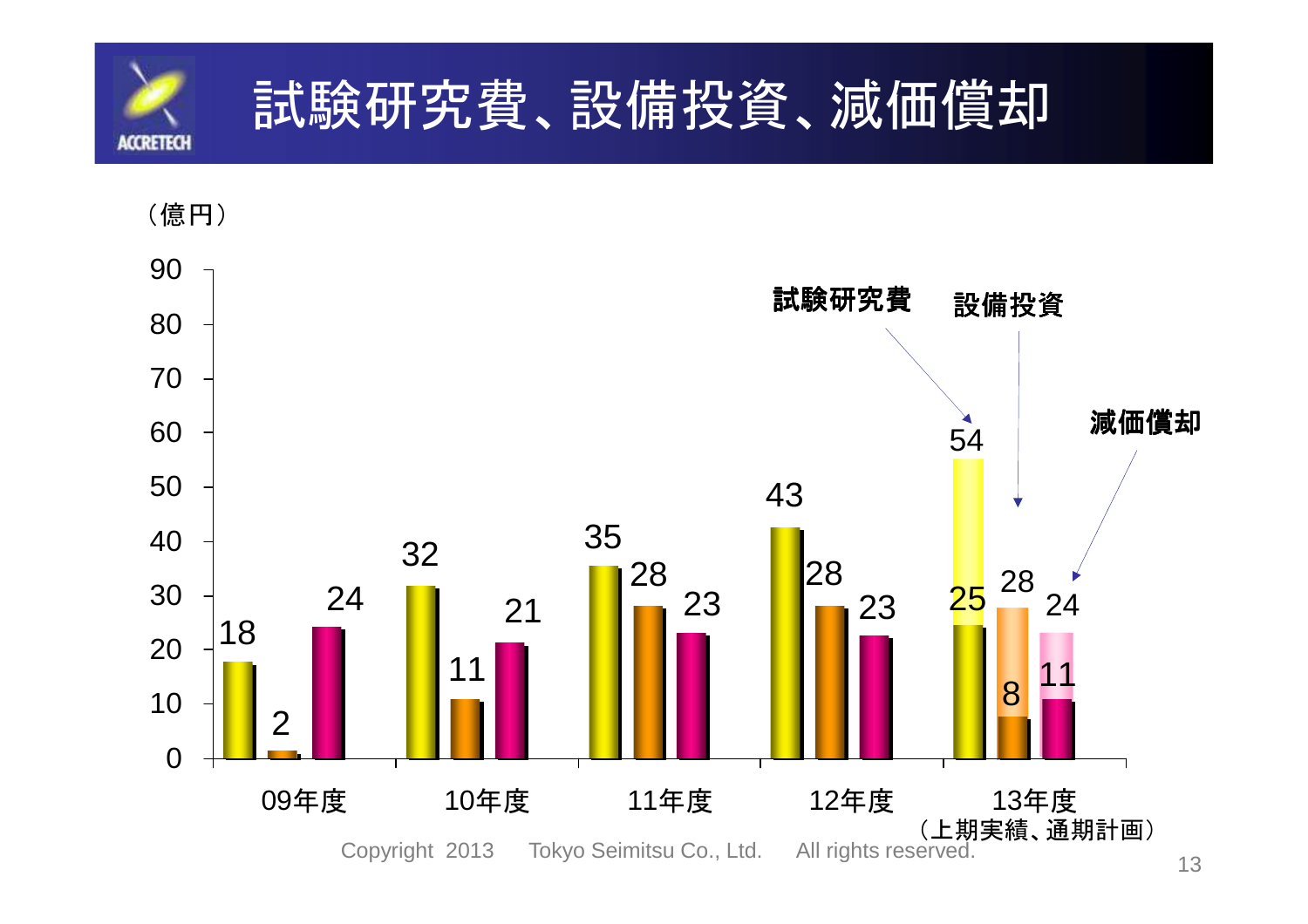





**▶短期的サイクルにより足許需要は軟調** ▶ スマートフォン・タブレットPC系の回復とメモリ需要に期待



▶ 自動車関連 海外設備案件 引き続き堅調  $\blacktriangleright$ ▶ 工作機械関連需要 緩やかな回復基調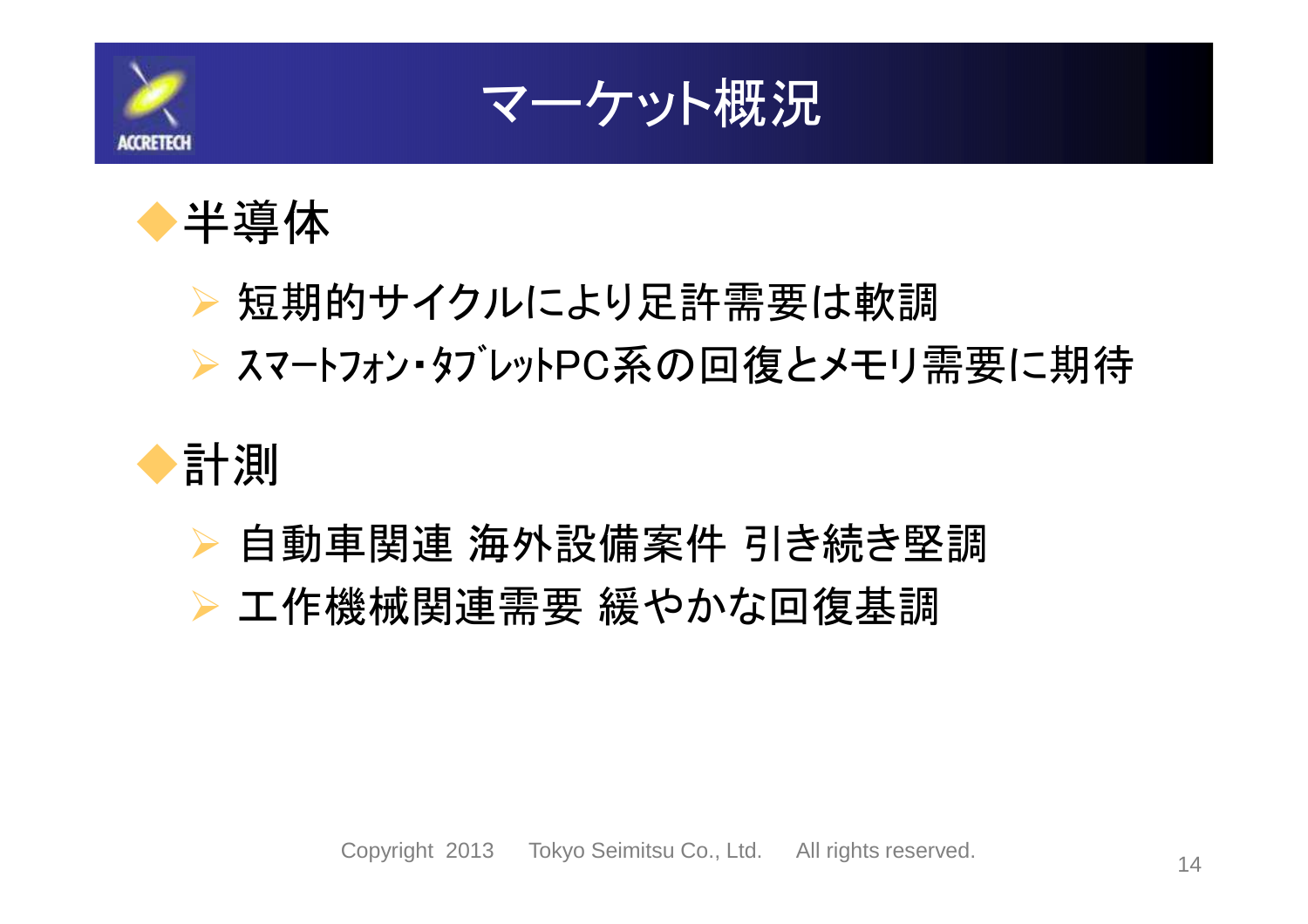

#### 2013年度(2014年3月期) 通期業績予想

|       | 12年度           |                |     | 13年度 |      |      |                     |
|-------|----------------|----------------|-----|------|------|------|---------------------|
| 単位:億円 | 上期             | 下期             | 通期  | 上期   | 下期予想 | 通期予想 | 前年比                 |
| 売上高   | 258            | 252            | 510 | 284  | 256  | 540  | $+6%$               |
| 半導体   | 153            | 142            | 295 | 174  | 141  | 315  | $+7%$               |
| 計測    | 105            | 110            | 215 | 109  | 116  | 225  | $+4%$               |
| 営業利益  | 43             | 32             | 75  | 44   | 36   | 80   | $+7%$               |
| 同率    | 17%            | 13%            | 15% | 15%  | 14%  | 15%  |                     |
| 経常利益  | 43             | 36             | 79  | 46   | 34   | 80   | $+1%$               |
| 当期利益  | 12             | 28             | 40  | 29   | 23   | 52   | $+30%$              |
| 1株配当  | 8 <sub>H</sub> | 8 <sub>H</sub> | 16円 | 10円  | 10円  | 20円  | $+4$ $\overline{F}$ |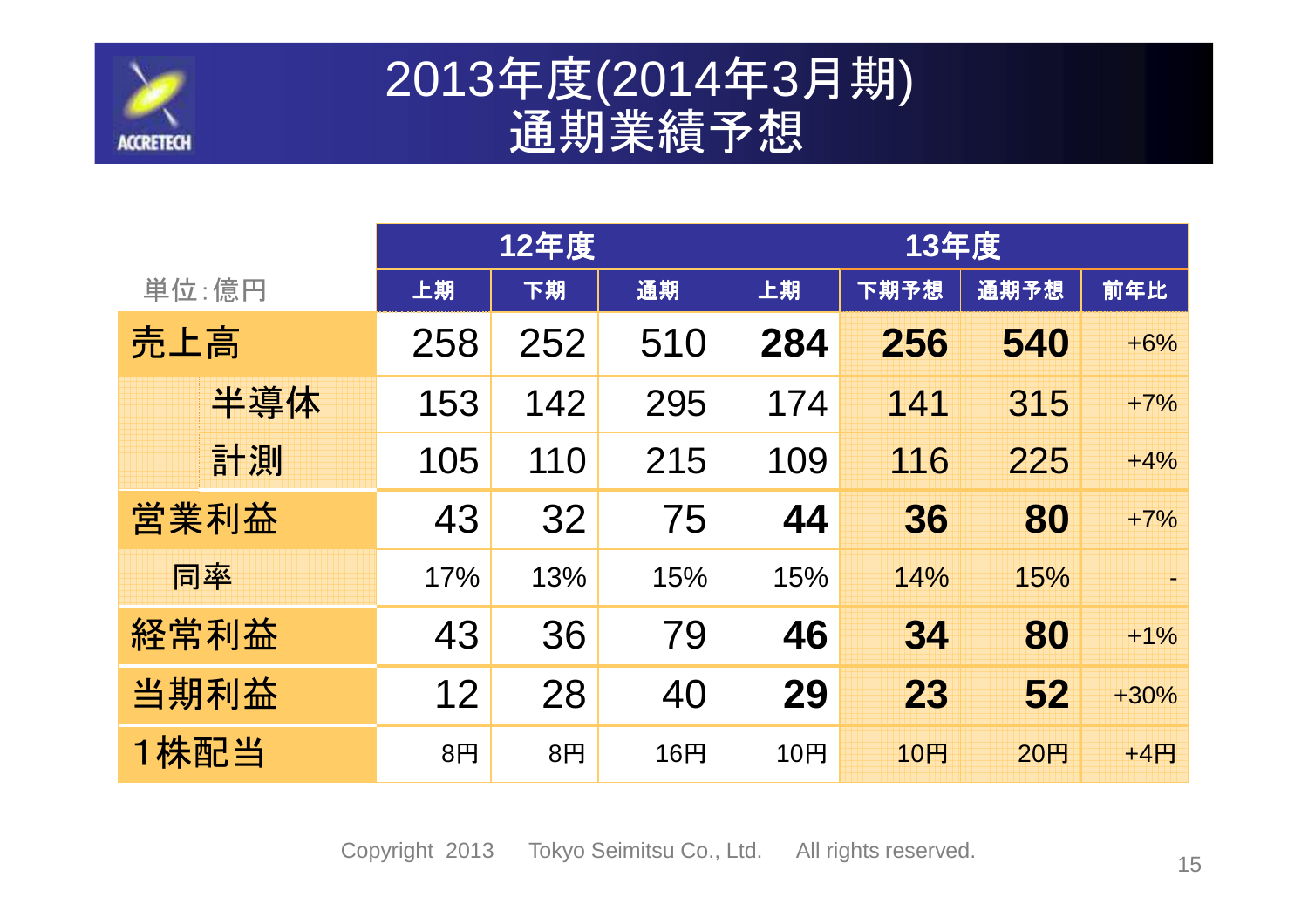

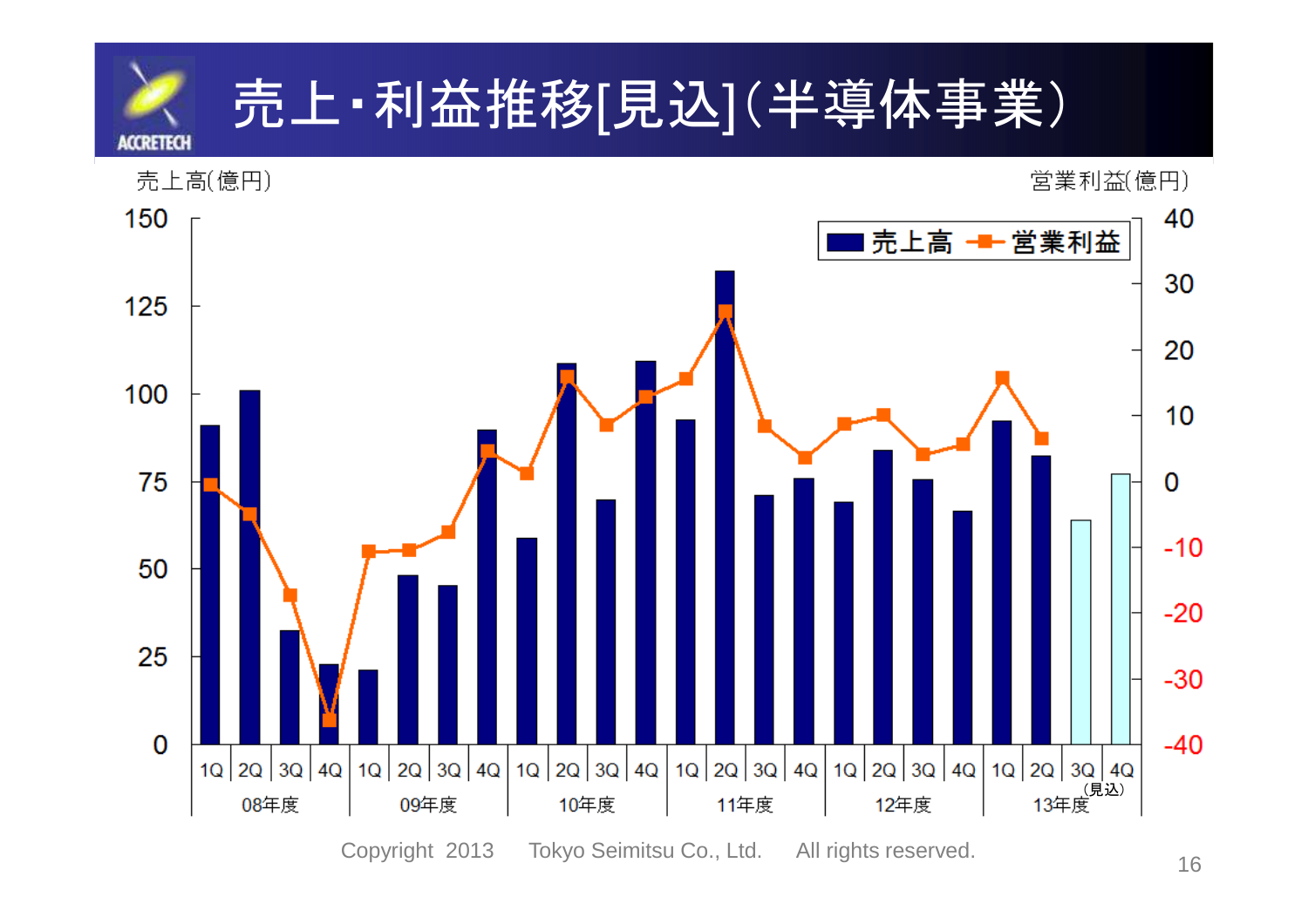

# 受注推移[見込](半導体事業)

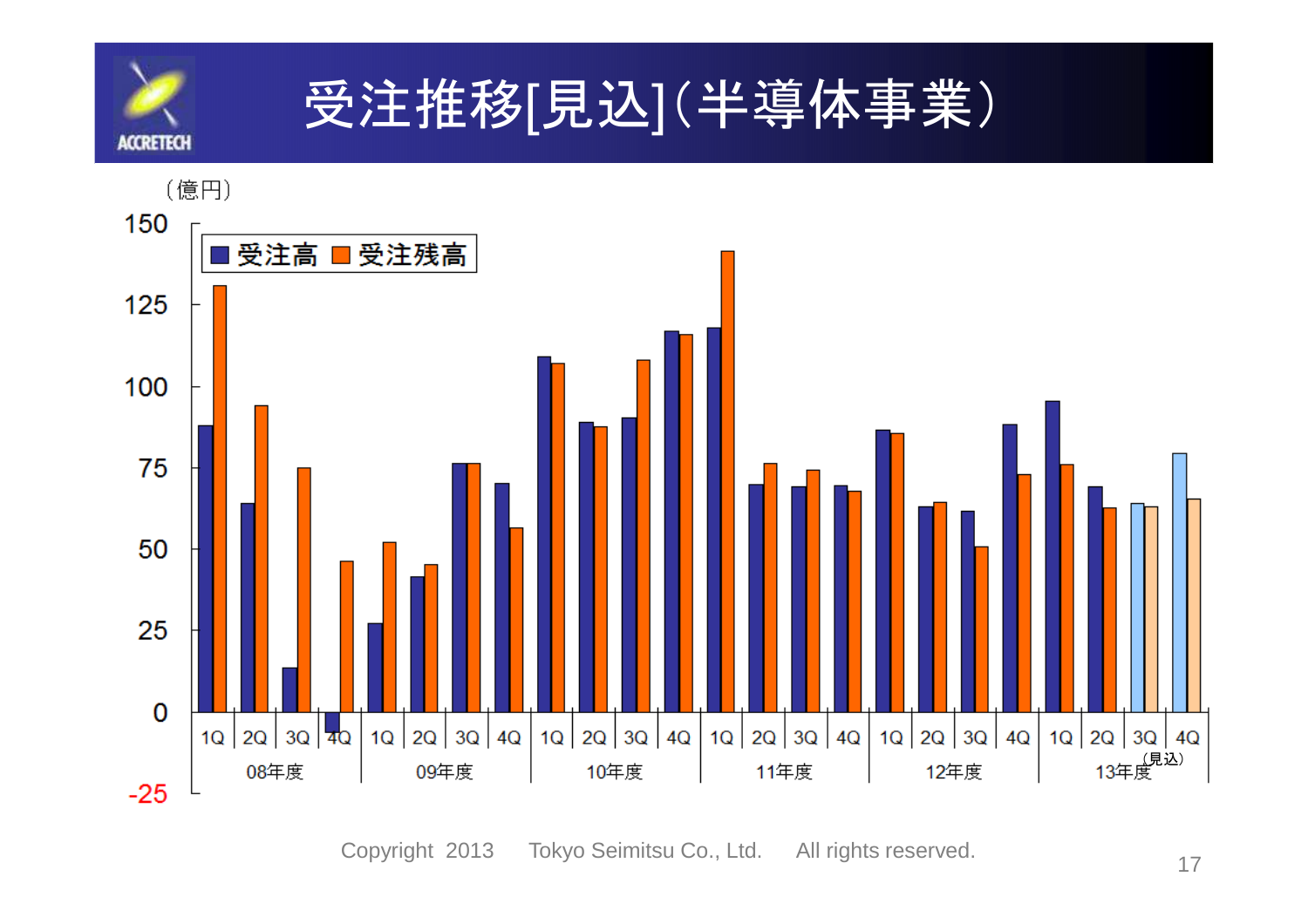

### 売上・利益推移[見込](計測事業)

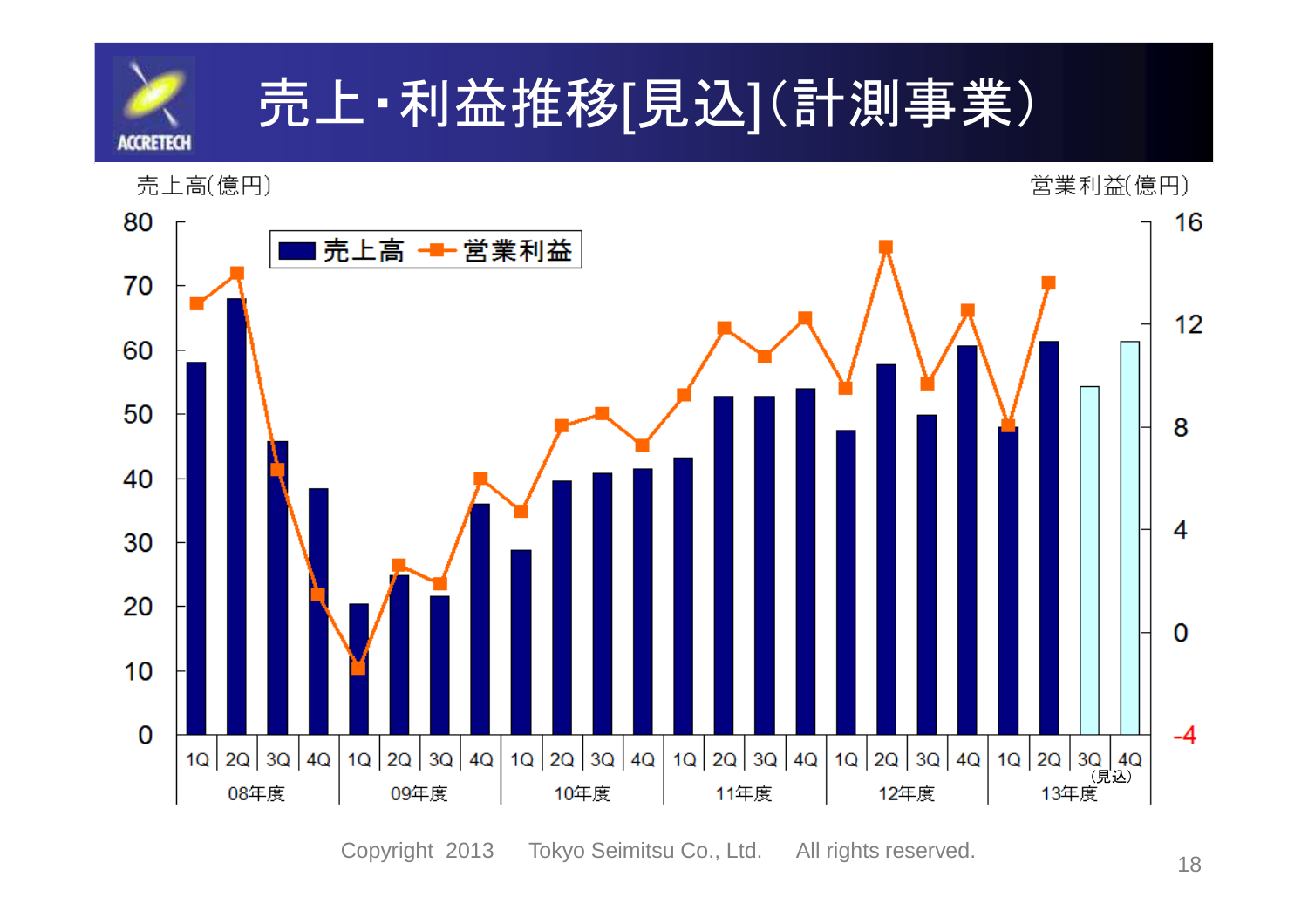

# 受注推移[見込](計測事業)

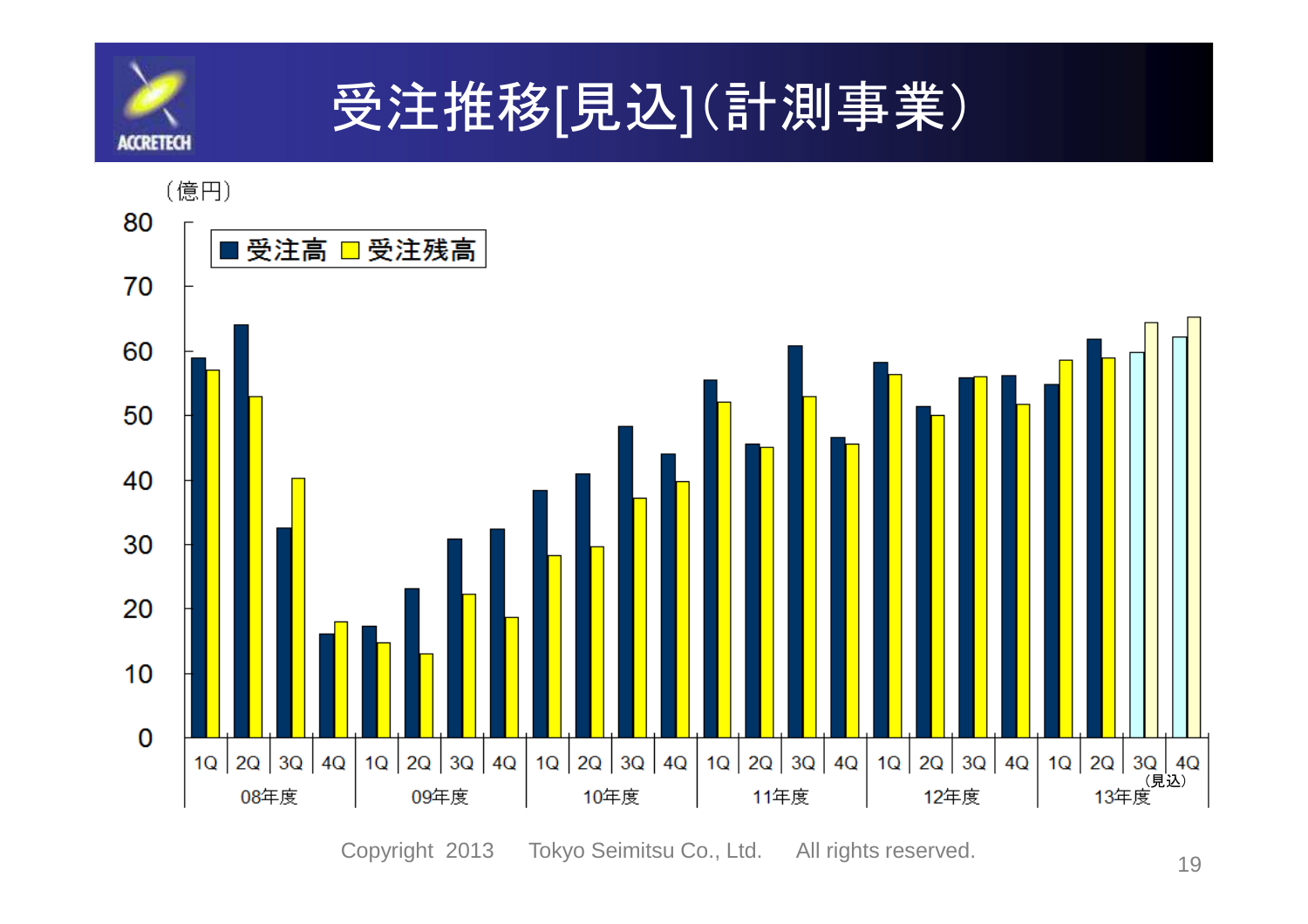

◆本プレゼンテーション資料にて提供する情報 は、現時点で入手可能な情報をもとに、当社 が合理的であると判断した一定の前提に基づいております。

◆これらは、市況、競争状況、半導体業界なら びに自動車関連業界等の世界的な状況を含む多くの不確実な要因の影響を受けます。

◆従って、今後の当社の実際の業績が、本プ レゼンテーションにおける記述と大きく異なる場合がありますことをご承知おき下さい。